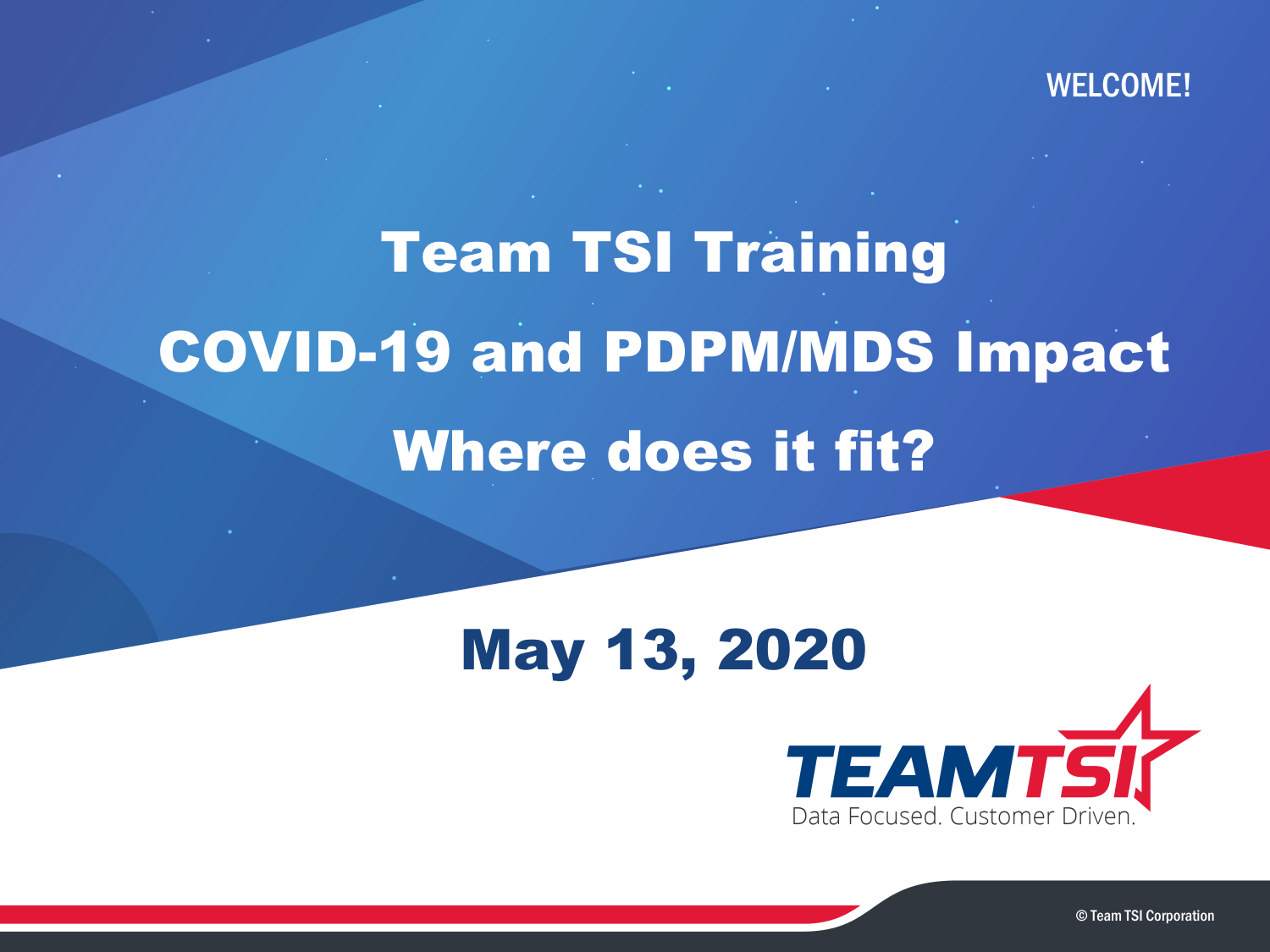### Your Team Today..



Director of Clinical Analytics

support@teamtsi.com Direct Line: (256) 878-2121

### Dahlia Kroth

Vice President – Strategic Relations

dahlia@teamtsi.com Direct Line: (256) 279-6801

### Q&A - Kelsea Little

Kelsea.little@teamtsi.com (256) 279-6777

### Team TSI Support

support@teamtsi.com (256) 878-2121 (800) 765-8998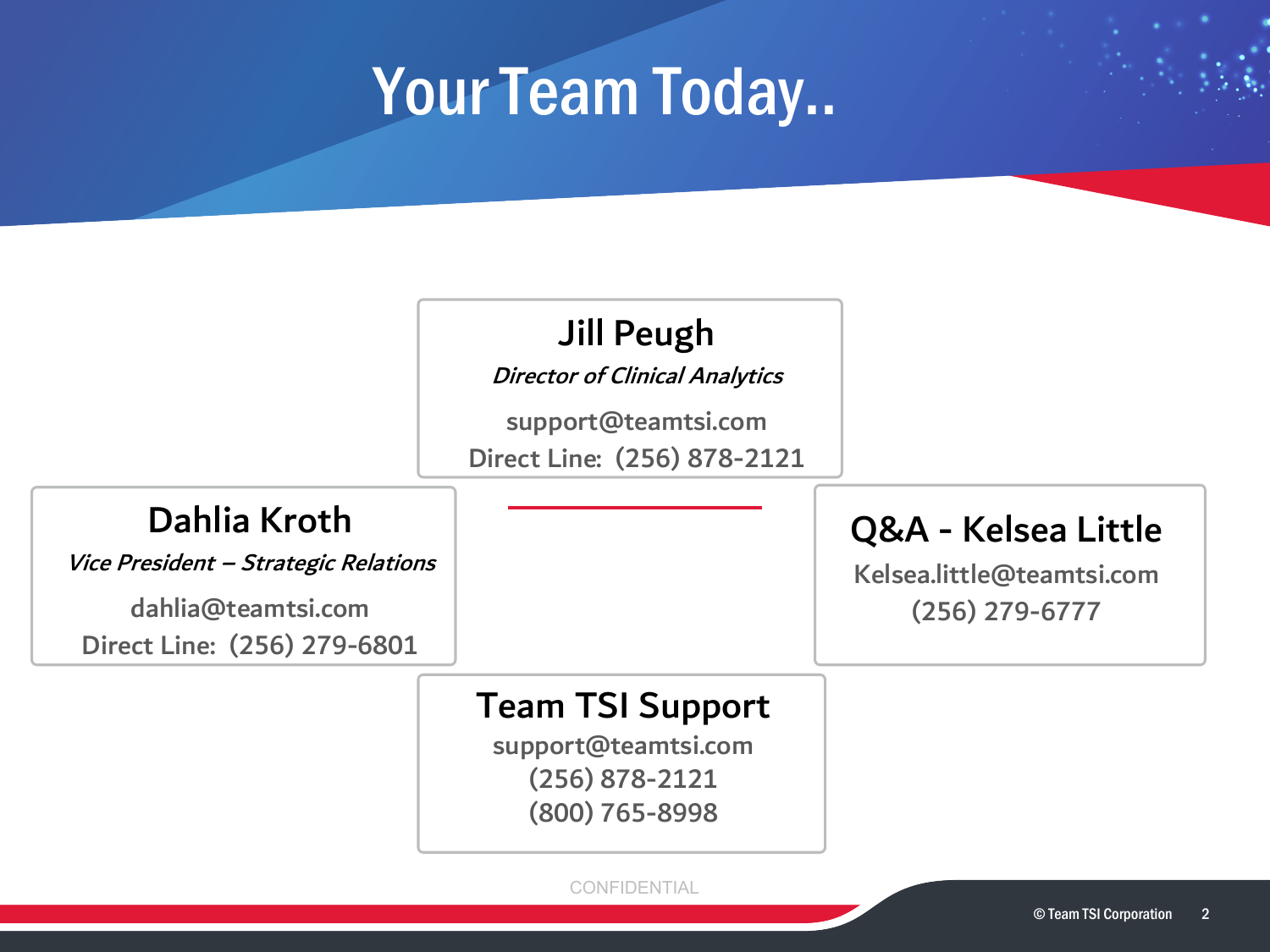## Today's Session Goals

- **Provide reminder of appropriate coding of a** diagnosis in Section I per the RAI
- Review current ICD-10 guidelines for coding COVID-19 Infections
- Discuss potential impact COVID-19 has with PDPM
- Reiterate skilled criteria

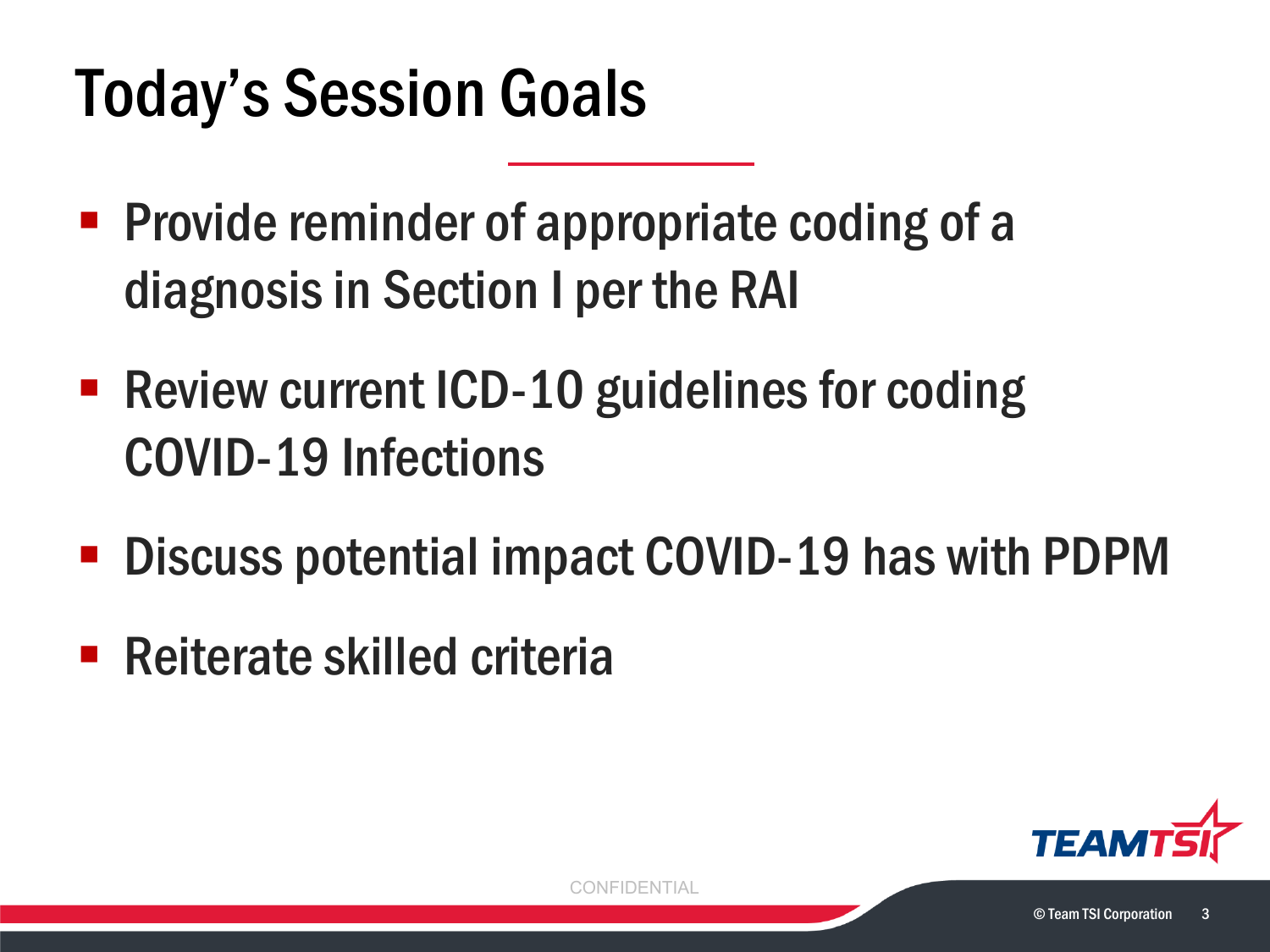### Two Step Determination BEFORE Coding on the MDS

- **Step 1** 
	- Diagnoses Identification: In the **last 60 days** 
		- **Physician-***documented* diagnosis (or by a NP, PA, or CNS if allowable under state licensure laws)
		- Medical record sources:
			-
			-
			-
			- Discharge Summary  **Other Resources**
			- Progress Notes  **Diagnosis/Problem List (if used,** - History and Physical only diagnoses confirmed by the -Transfer Documents physician should be entered.)
				-

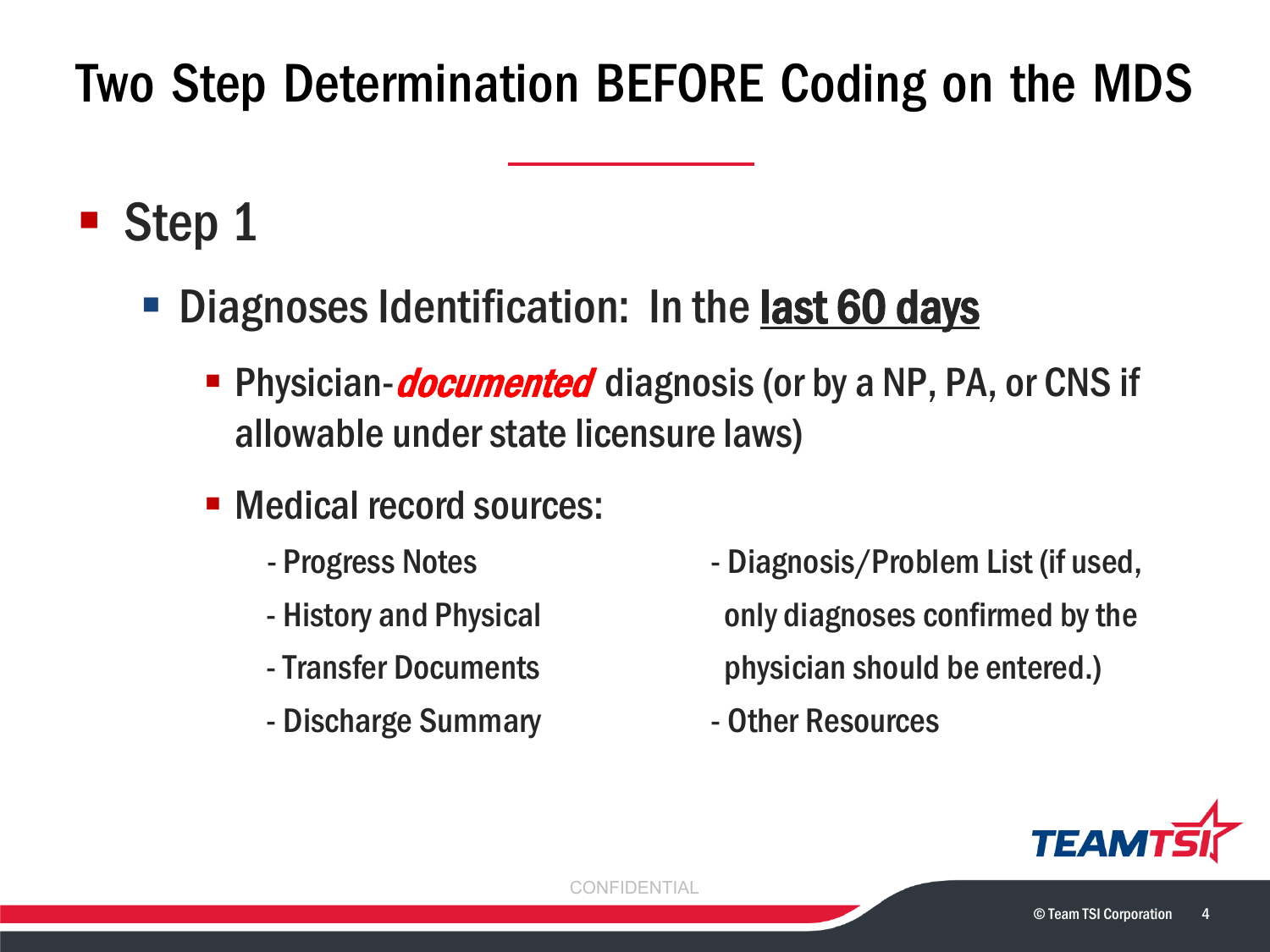### Two Step Determination BEFORE Coding on the MDS, Cont.

- Step 2
	- If Is it "active" in the last 7 days? Does the diagnoses have a direct relationship to the resident's:
		- **E** Current Function
		- **E** Cognition
		- **Mood or Behavior**
		- Medical Treatments
		- **Nursing Monitoring**
		- Risk of Death
	- Note: UTIs have a 30 day look-back.

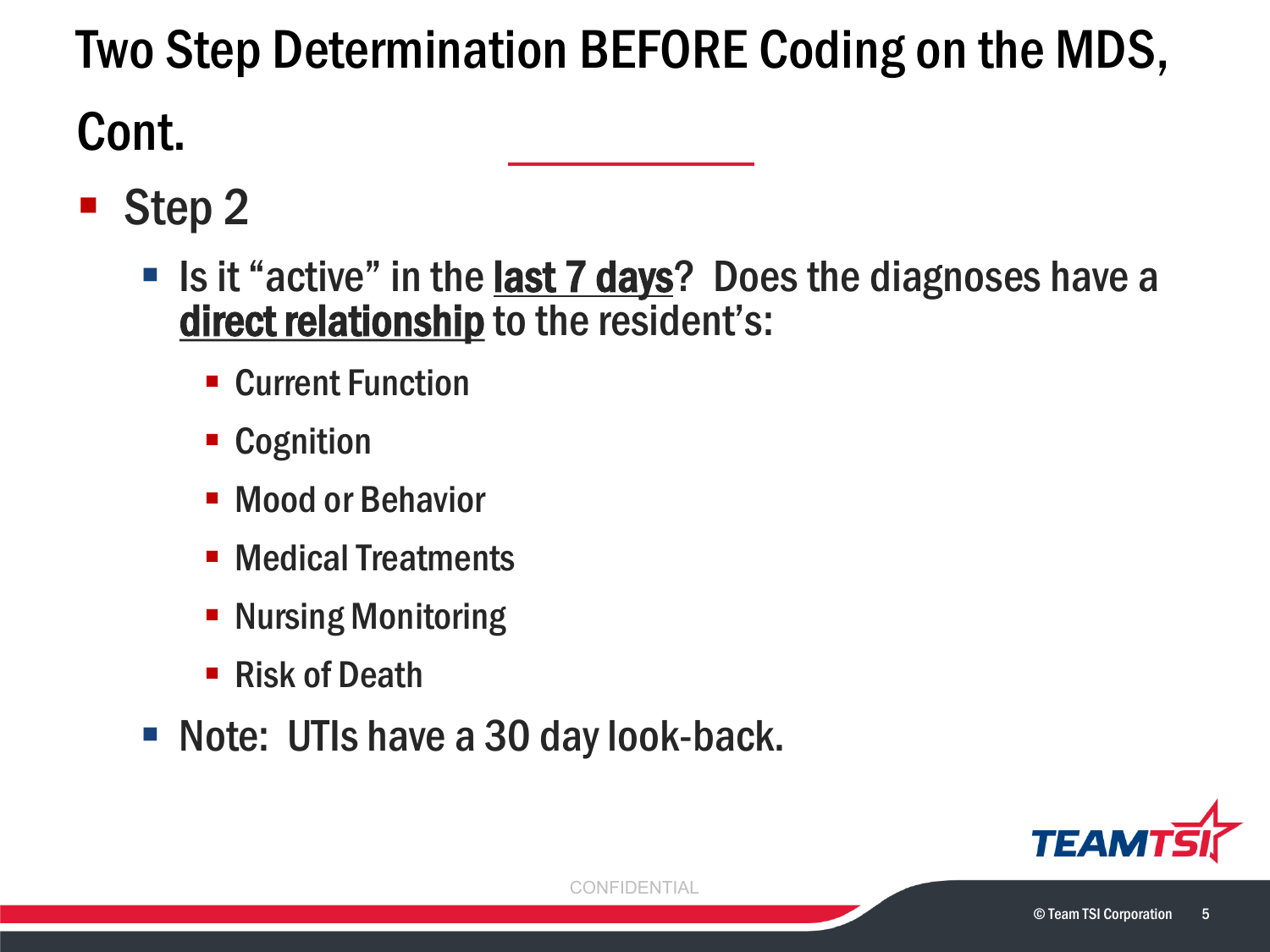# U07.1, COVID-19

**New ICD-10 code** 



- Effective April 1, 2020. Not retroactive.
	- Only if **confirmed**;
		- As documented by a provider (Physician, NP, PA, CNS)
		- By documentation of a positive COVID-19 test result
		- Or presumptive positive COVID-19 test result
			- Tested positive at a local or state level, but not yet confirmed by the CDC
		- Even if asymptomatic
	- Do NOT code U07.1 if only "suspected," "possible," etc. Must be confirmed.

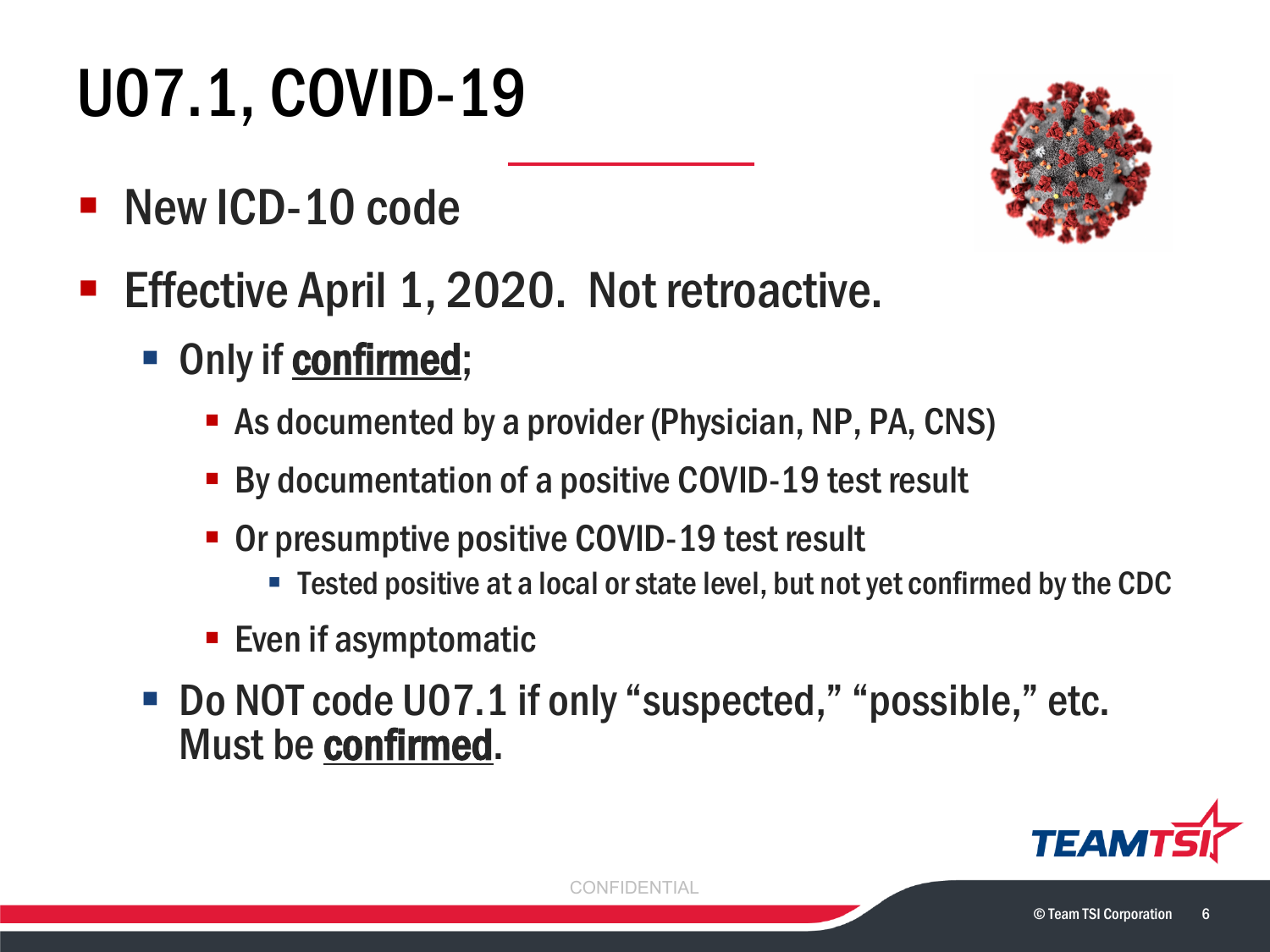

### Prior to and as of April 1, 2020. What ICD-10 to code?

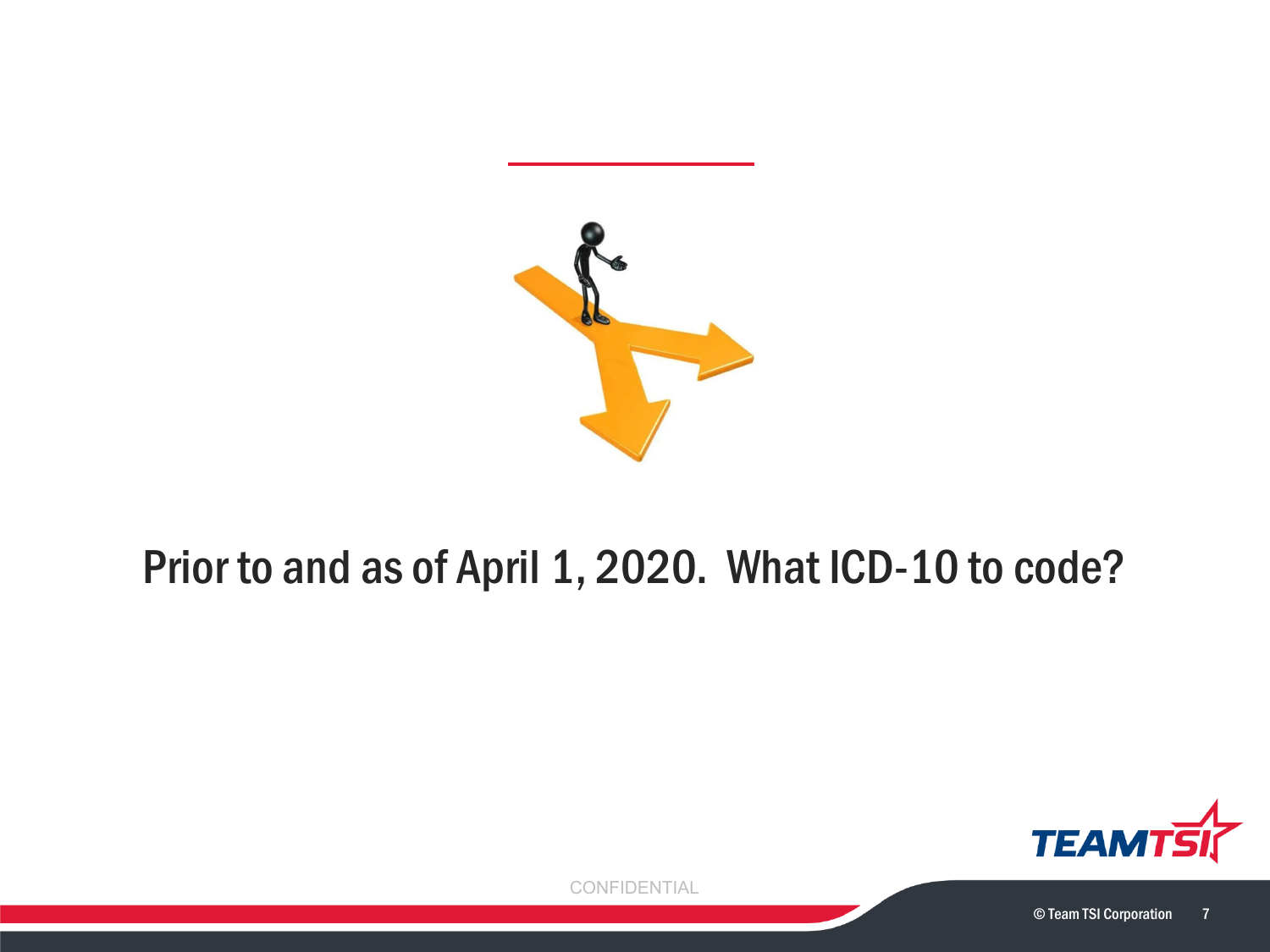### Pneumonia *due to* COVID-19



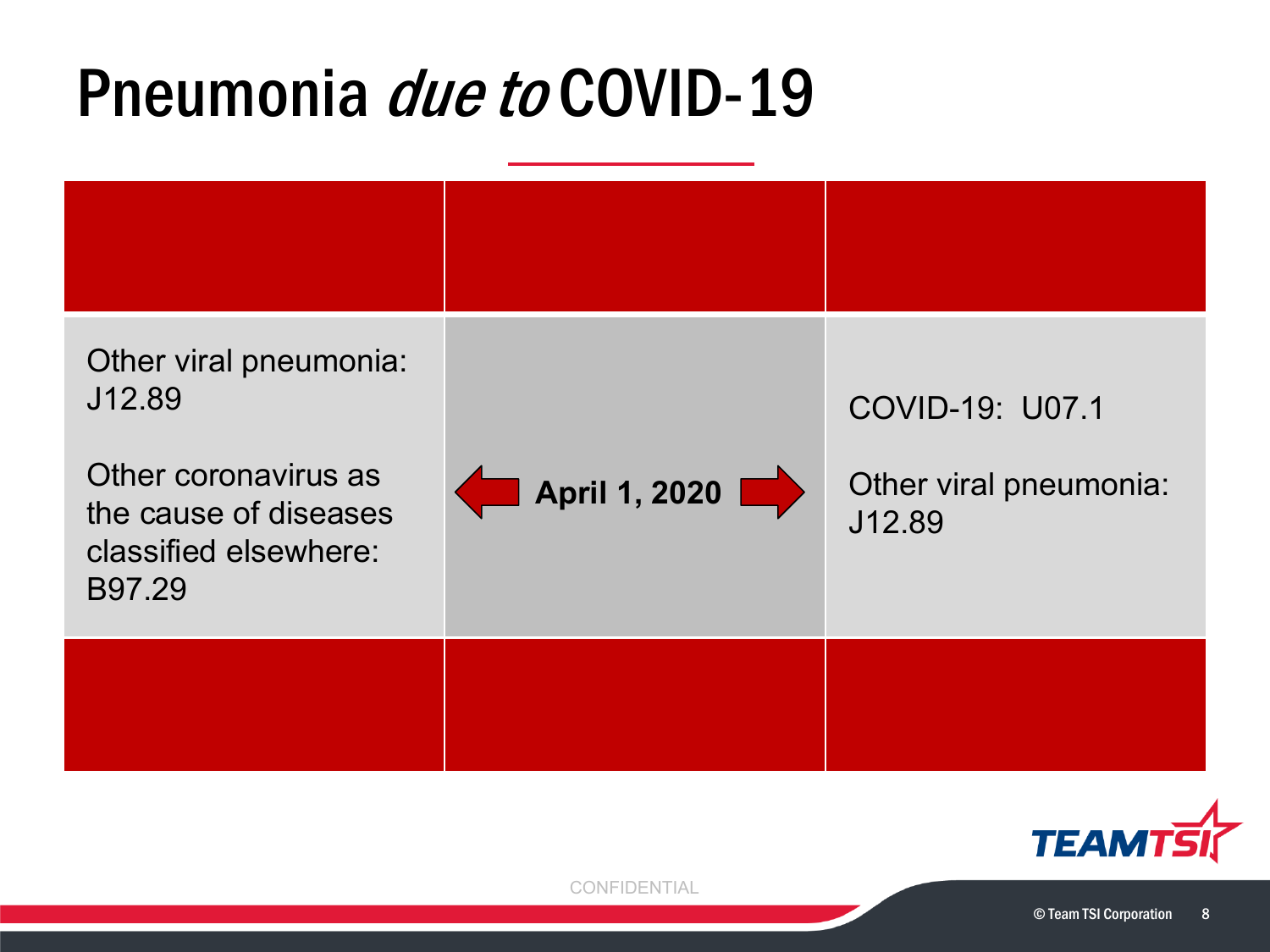### Acute Bronchitis *due to* COVID-19



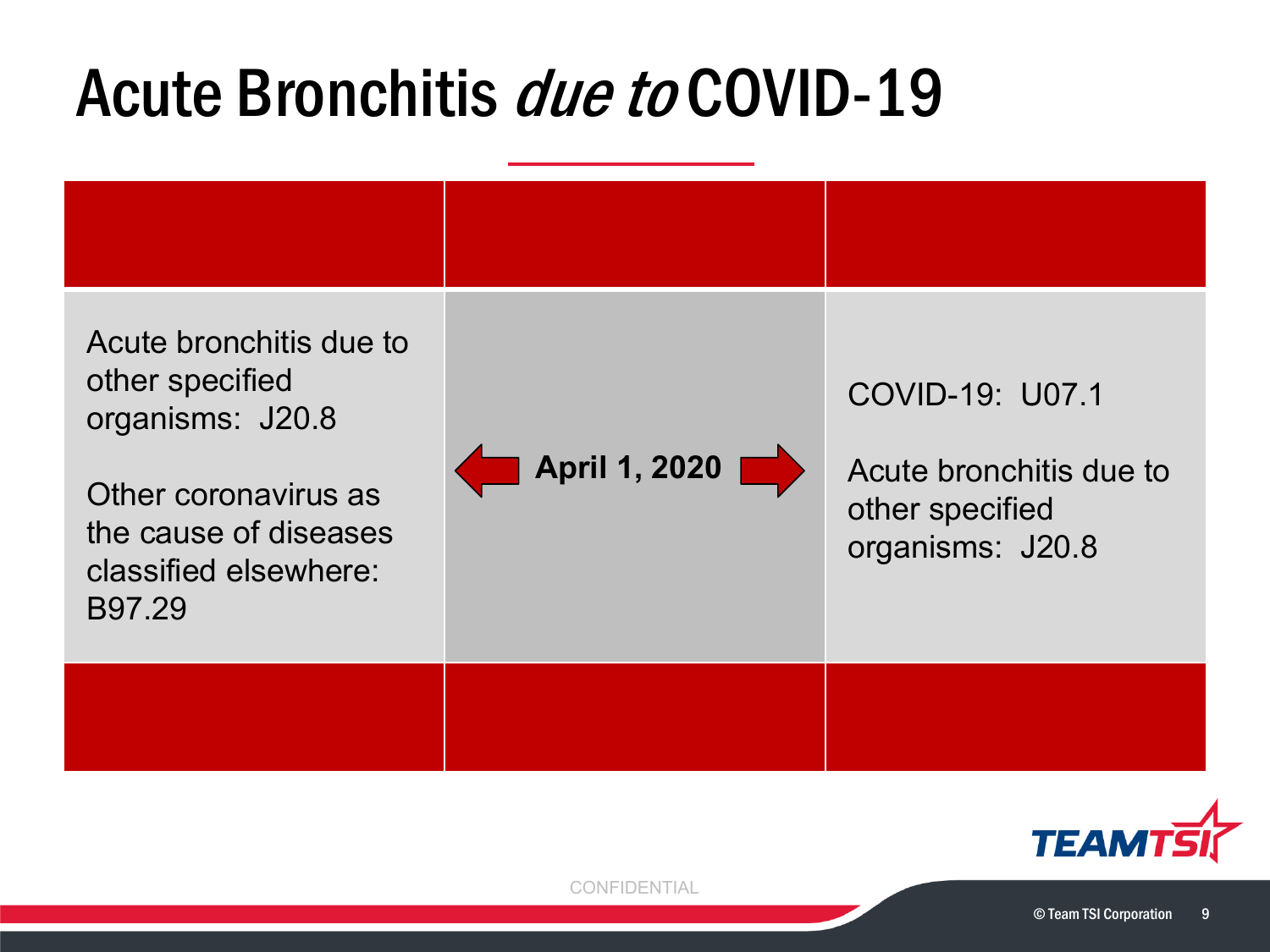### Bronchitis not otherwise specified (NOS) due to COVID-19



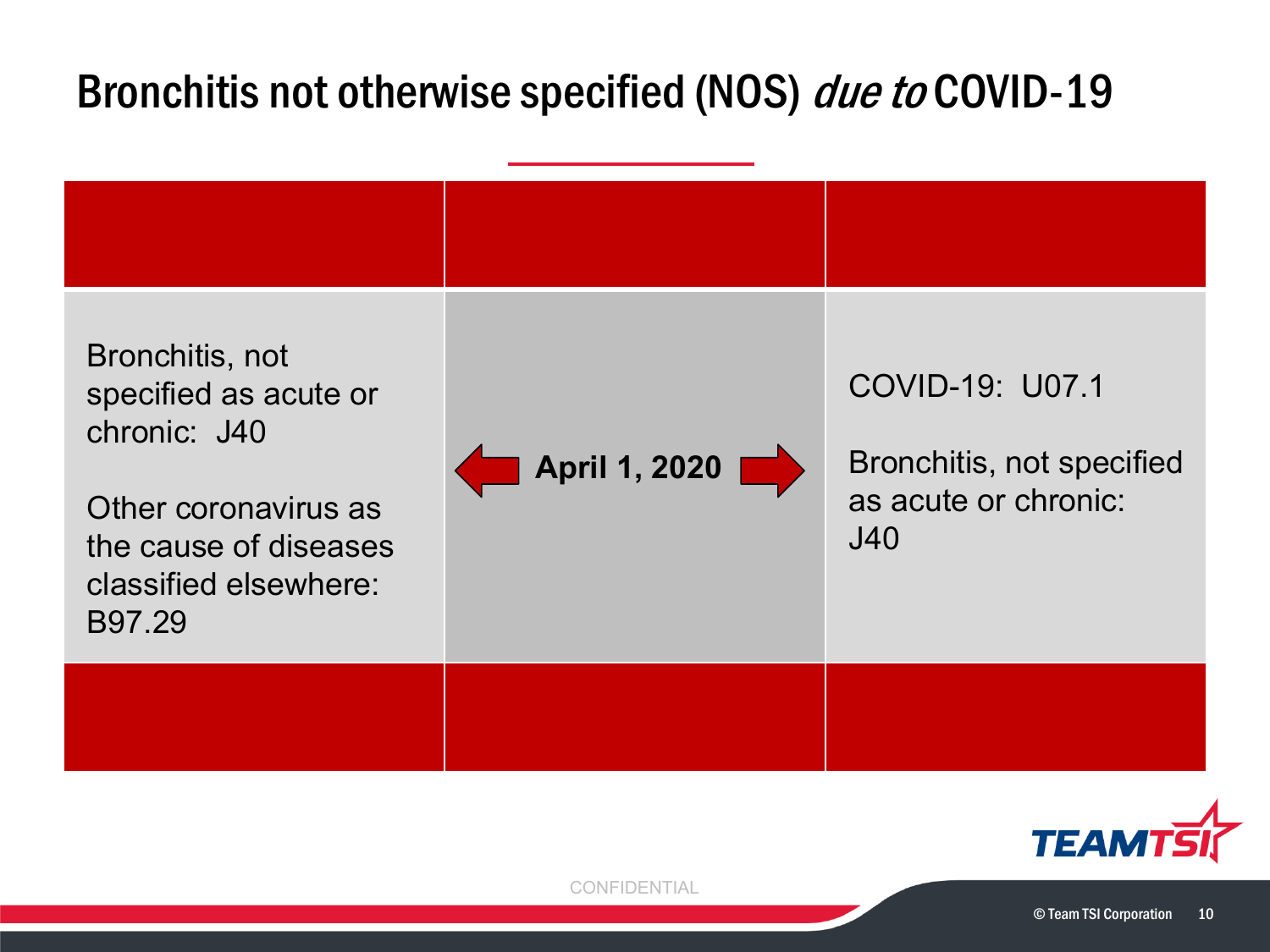### Acute or Lower Respiratory Infection (NOS) due to COVID-19



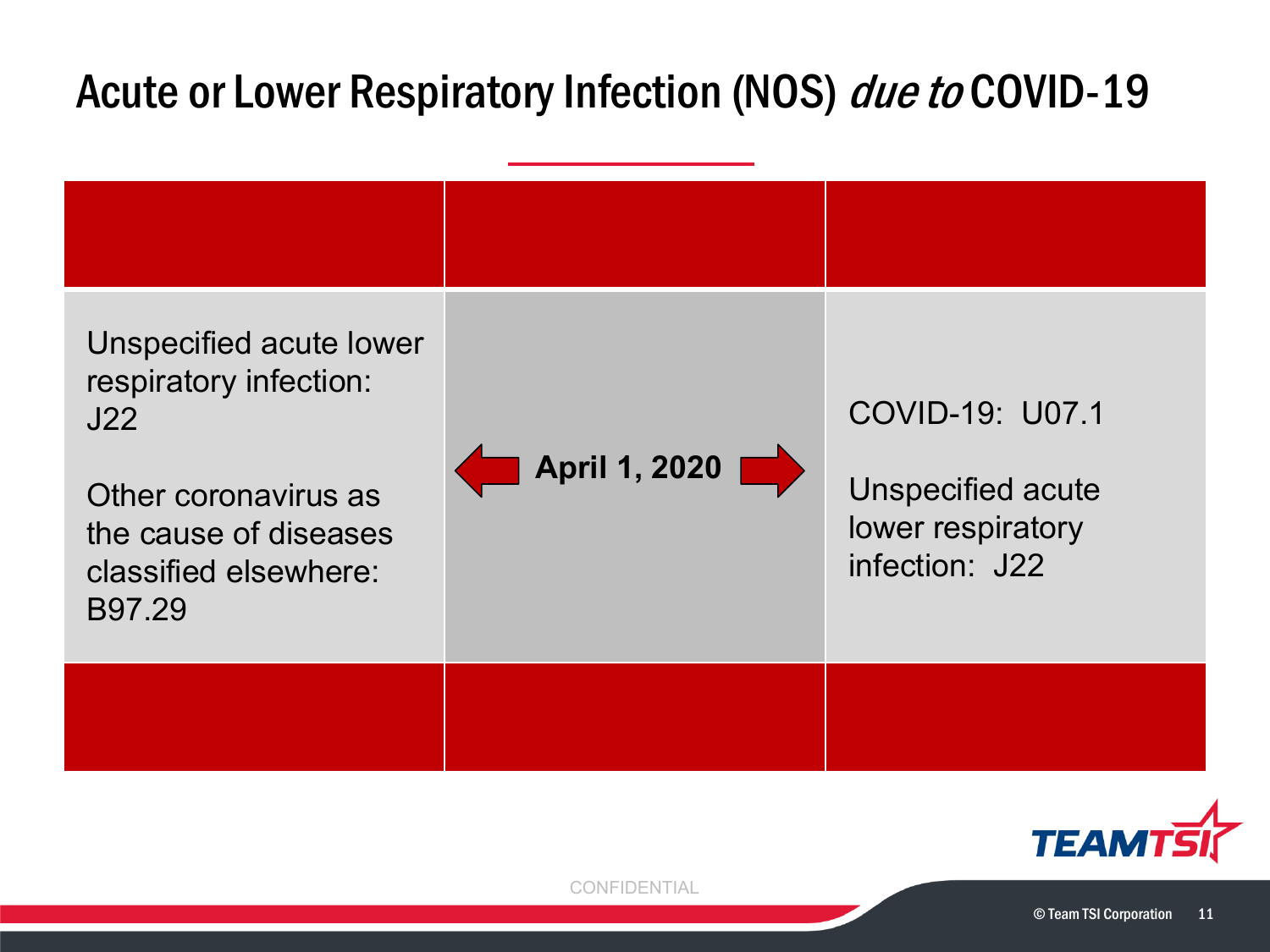### Respiratory Infection (NOS) due to COVID-19



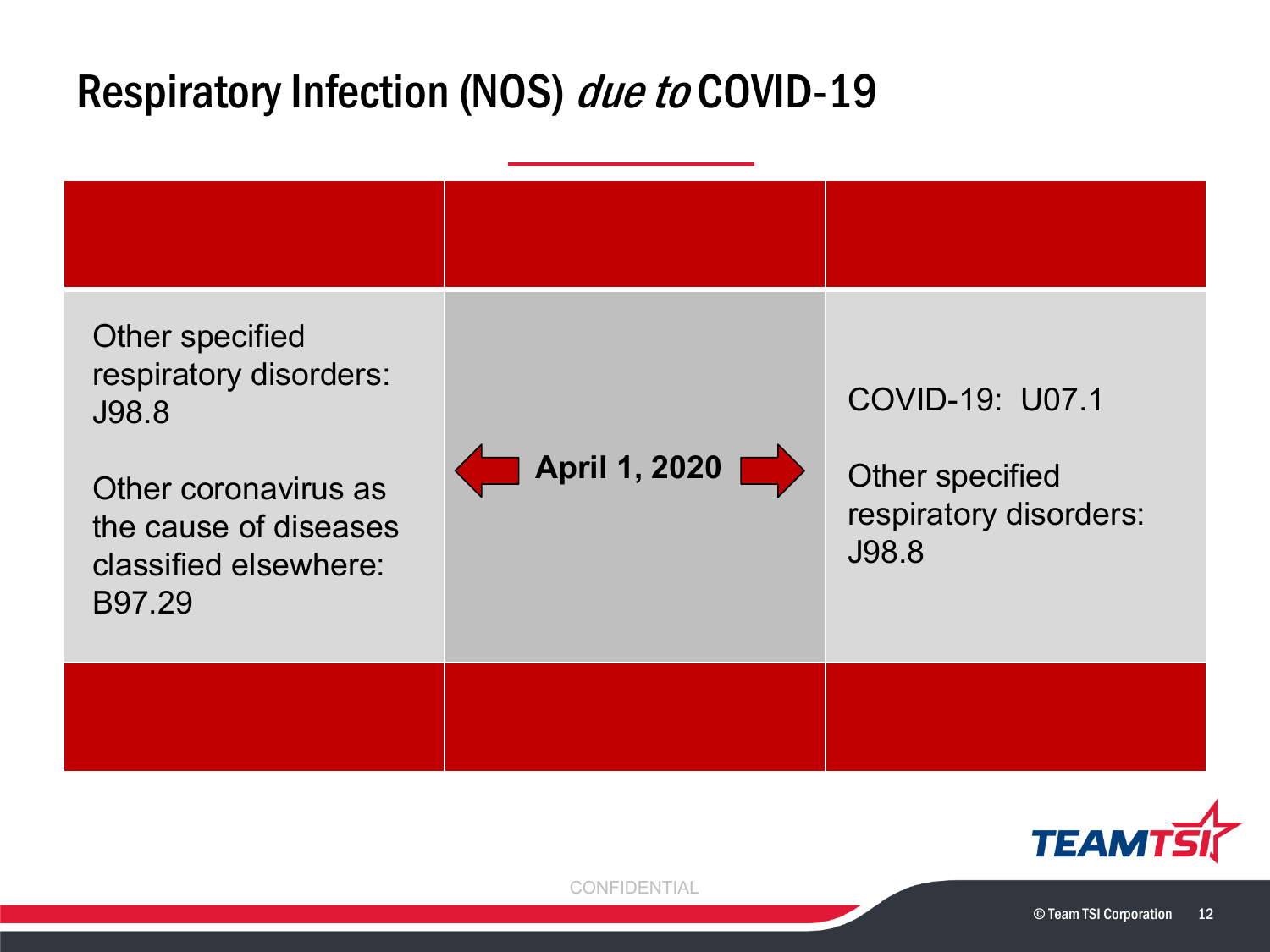### Acute respiratory distress syndrome (ARDS) due to COVID-19



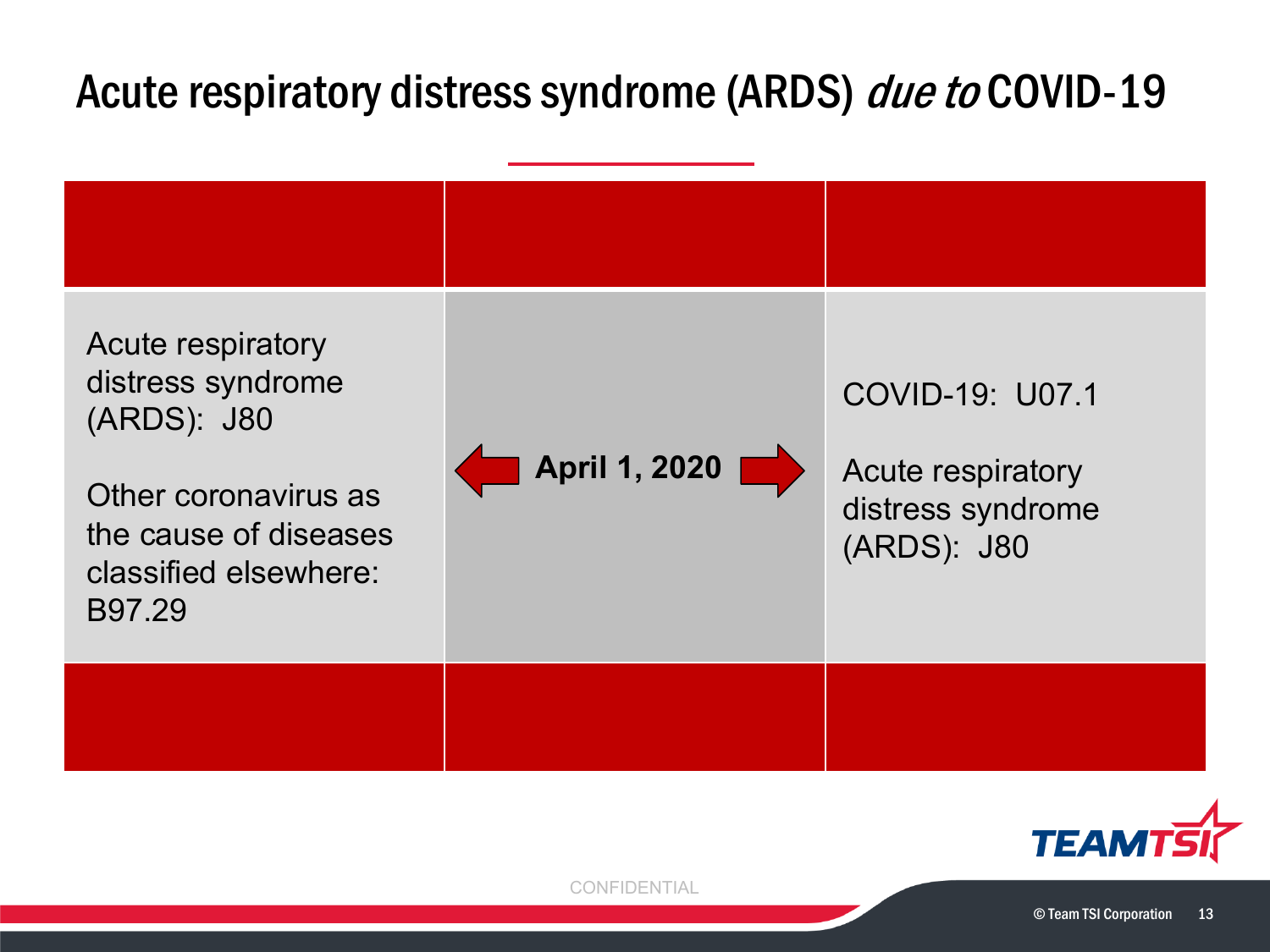### COVID-19 Diagnosis Coding Prior to and As of April 1, 2020

#### **Primary**:

- Other viral pneumonia: J12.89
- Acute bronchitis due to other specified organisms: J20.8
- Bronchitis, not specified as acute or chronic: J40
- Unspecified acute lower respiratory infection: J22
- Other specified respiratory disorders: J98.8
- Acute respiratory distress syndrome (ARDS): J80

#### **Secondary**:

• Other coronavirus as the cause of diseases classified elsewhere: B97.29

**April 1, 2020**

#### **Primary**:

• COVID-19: U07.1

#### **Secondary**:

- Other viral pneumonia: J12.89
- Acute bronchitis due to other specified organisms: J20.8
- Bronchitis, not specified as acute or chronic: J40
- Unspecified acute lower respiratory infection: J22
- Other specified respiratory disorders: J98.8
- Acute respiratory distress syndrome (ARDS): J80

**TEAM1**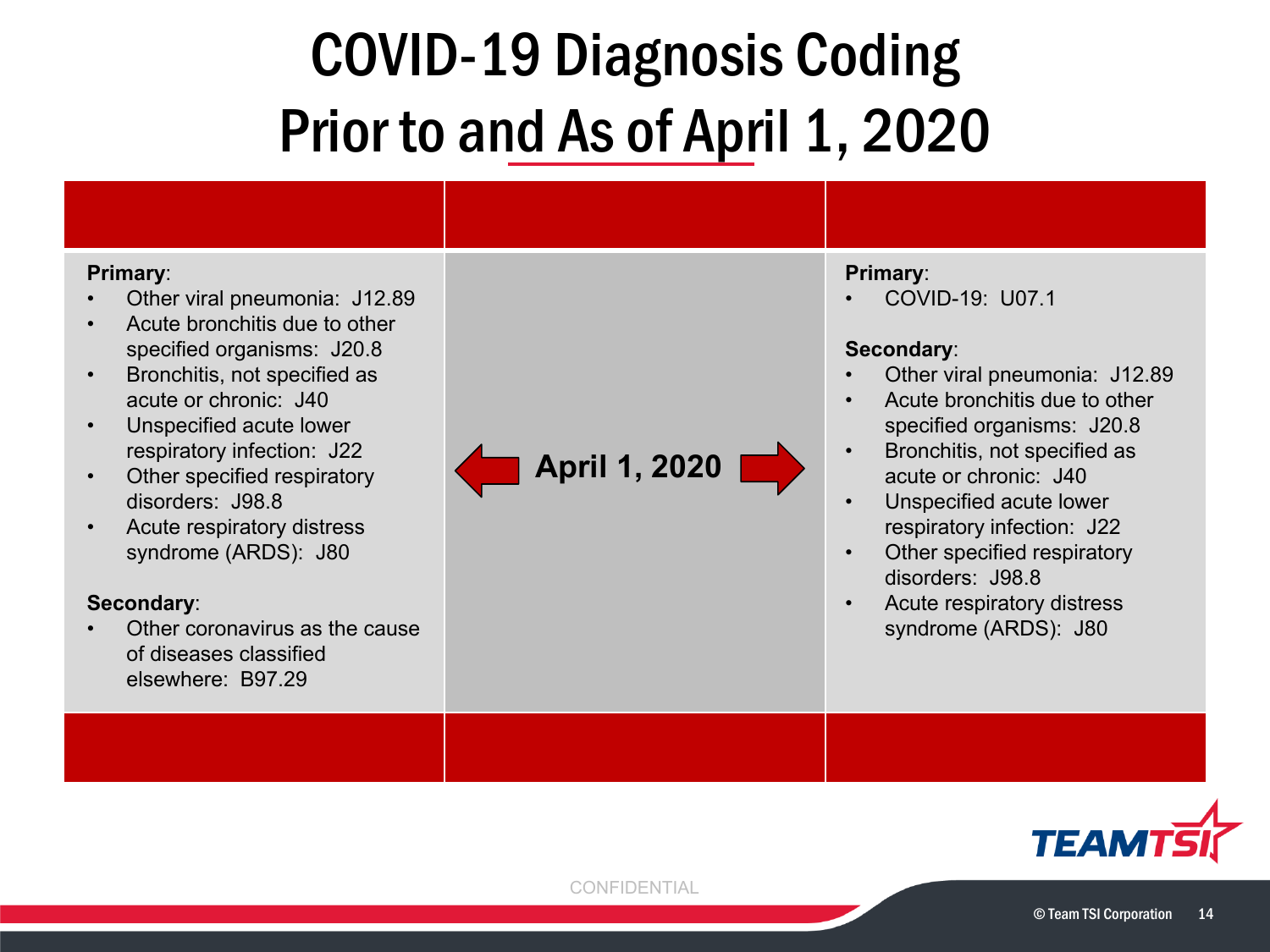## Exposure to COVID-19

- Possible exposure BUT ruled out after evaluation.
	- Z03.818, Encounter for observation for suspected exposure to other biological agents ruled out.
- Actual exposure to someone who is confirmed or suspected (not ruled out) to have COVID-19, and the exposed individual either tests negative or the test results are unknown.
	- Z20.828, Contact with and (suspected) exposure to other viral communicable diseases.
		- If the exposed individual tests positive for the COVID-19 virus, follow guidelines for coding as confirmed.
- Both are Return to Provider cannot be primary.

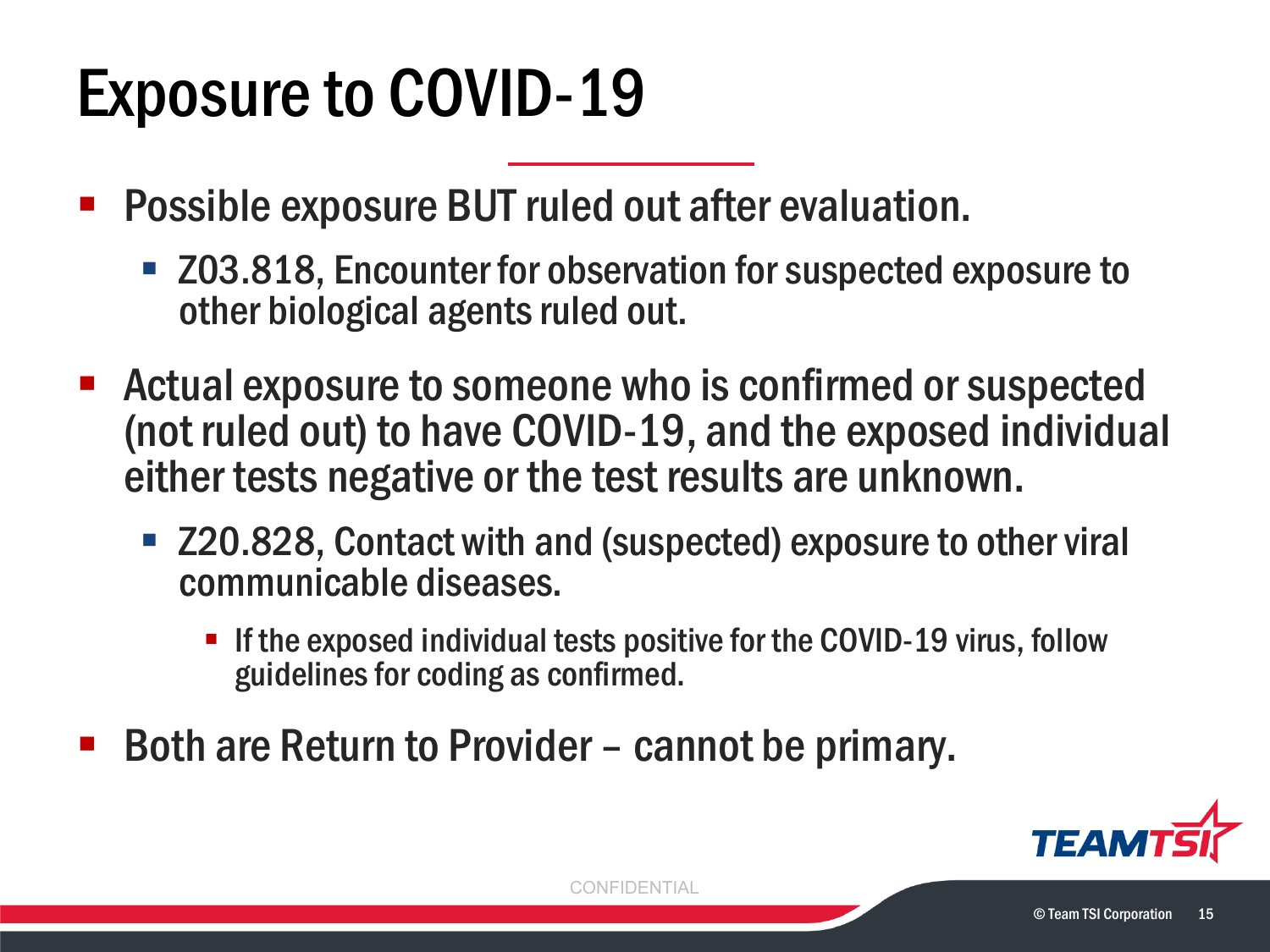# Screening for COVID-19

- **EXP** Asymptomatic individuals who are being screened for COVID-19
- **Have no known exposure to the virus**
- **Test results are either unknown or negative**
- **Assign code Z11.59, Encounter for screening for** other viral diseases
	- Return to Provider cannot be primary

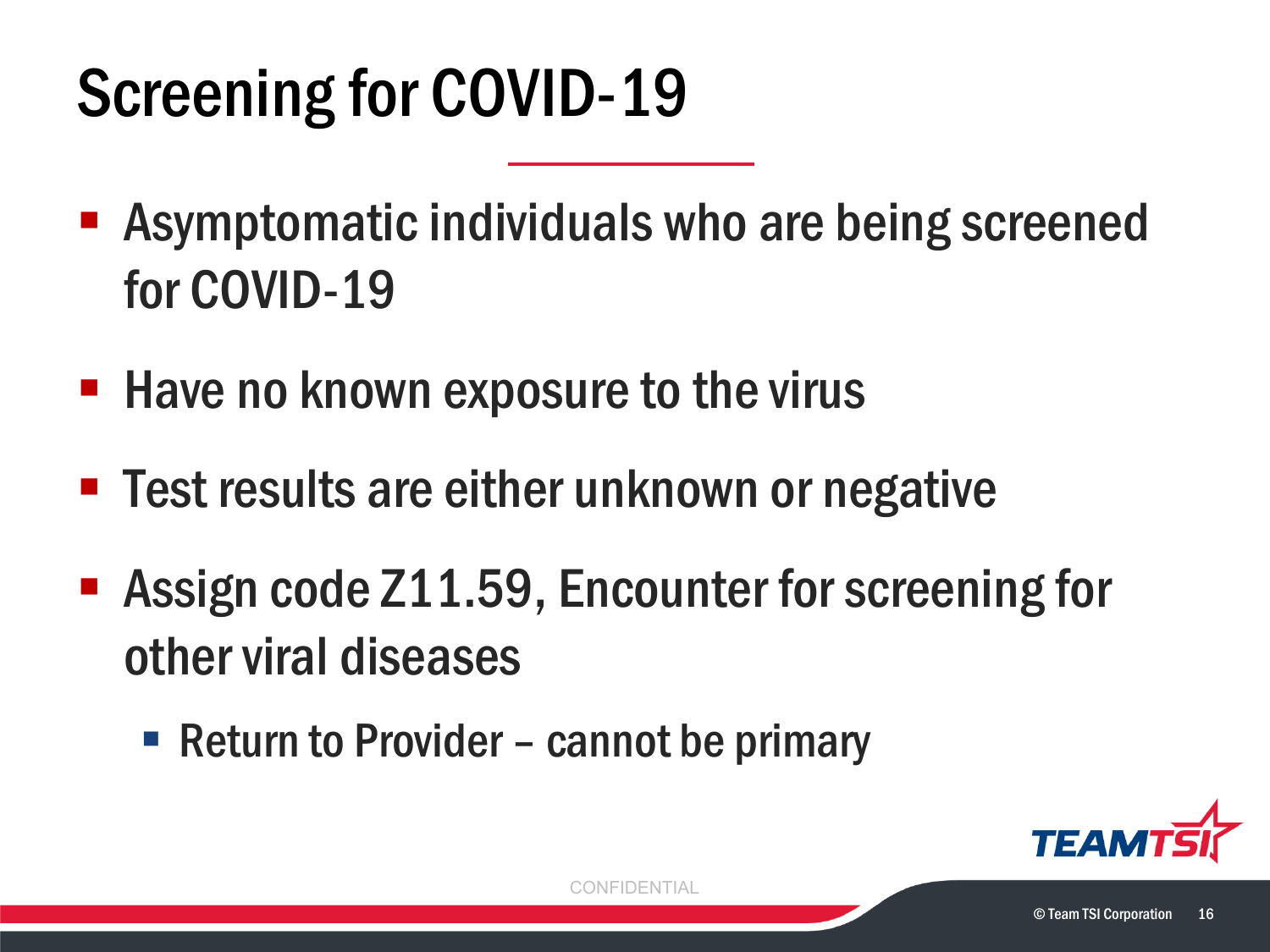# Signs and Symptoms without confirmation

- **Assign the appropriate presenting symptom** 
	- Cough: R05
	- Shortness of breath: R06.02
	- **Fever, unspecified: R50.9**
- **All Return to Provider**

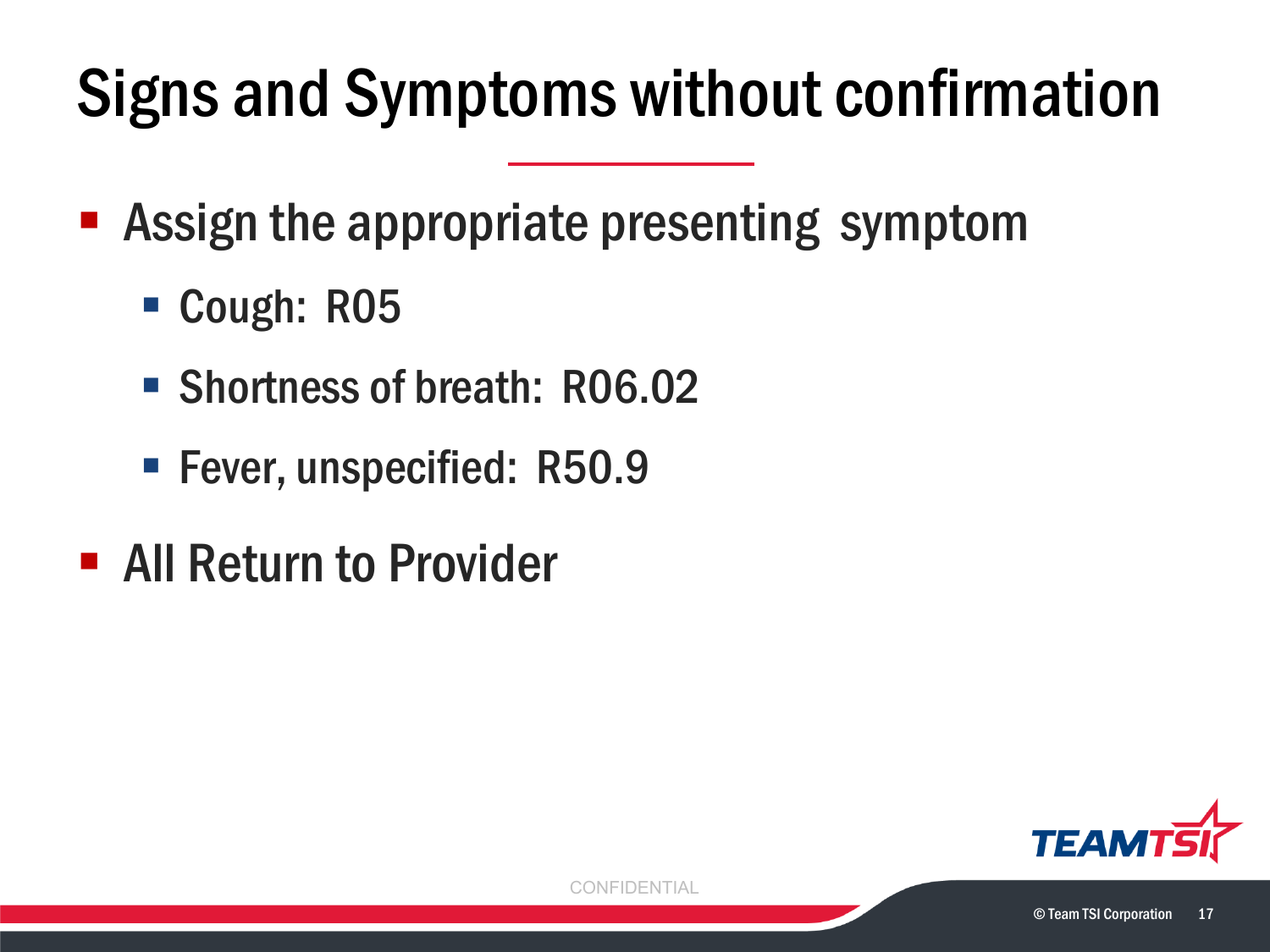## COVID-19 and PDPM

- Clinical Category
	- Medical Management
		- **Pulmonary**

| Les lie counts! |  |
|-----------------|--|

- **-** Anything else?
	- No



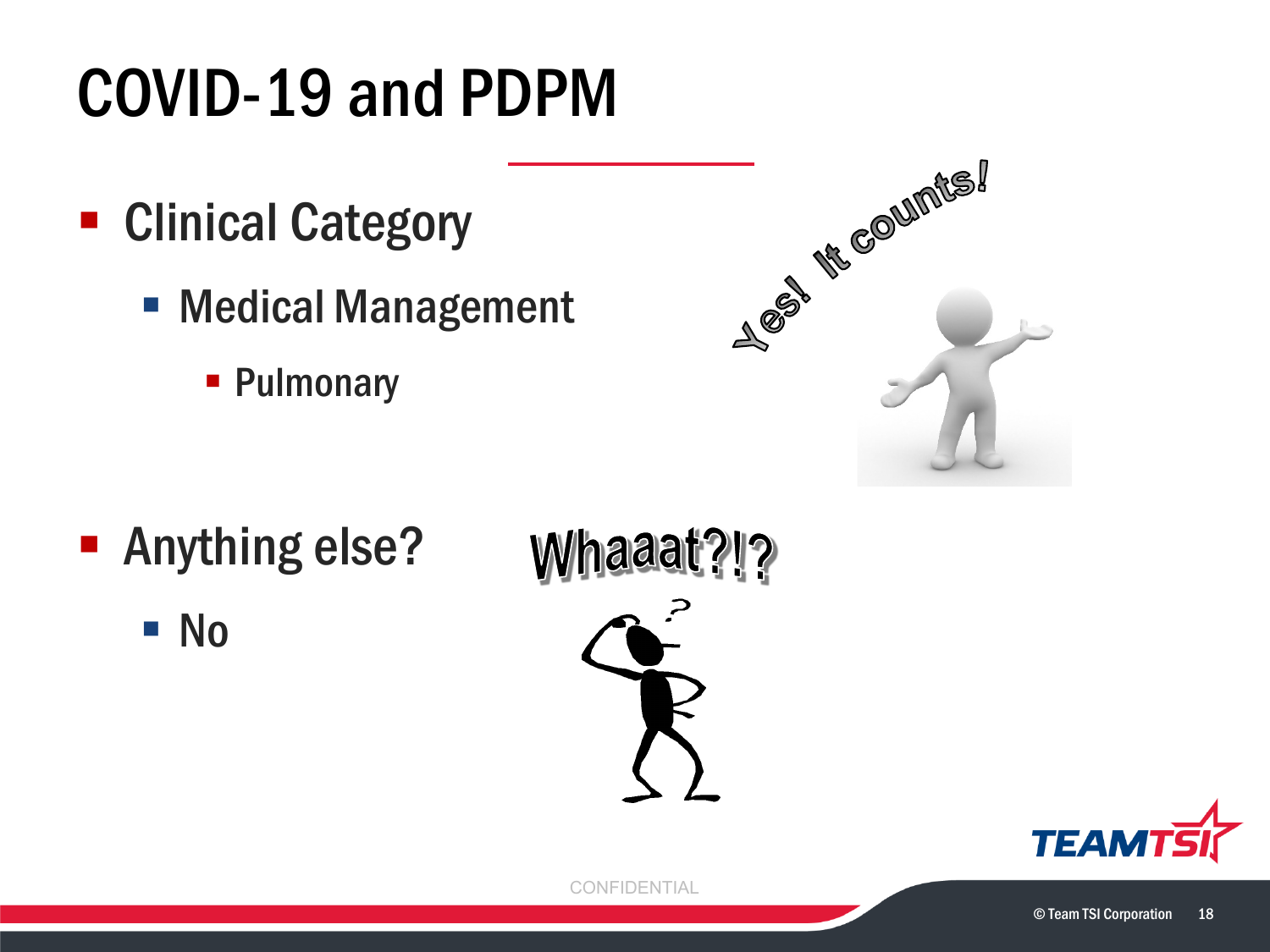## Think through this…

- Don't just focus on the COVID-19 diagnosis
- **Consider:** 
	- The "primary" medical condition for skilling the resident
		- CVA vs. COVID-19
			- **PDPM Correlation:** 
				- Acute Neurologic vs. Medical Management
				- **EX: PT CMI 1.27 (TM) vs. Medical Management 1.13 (TI)**
				- Ex: OT CMI 1.30 (TM) vs. Medical Management 1.18 (TI)
	- All comorbidities and conditions present

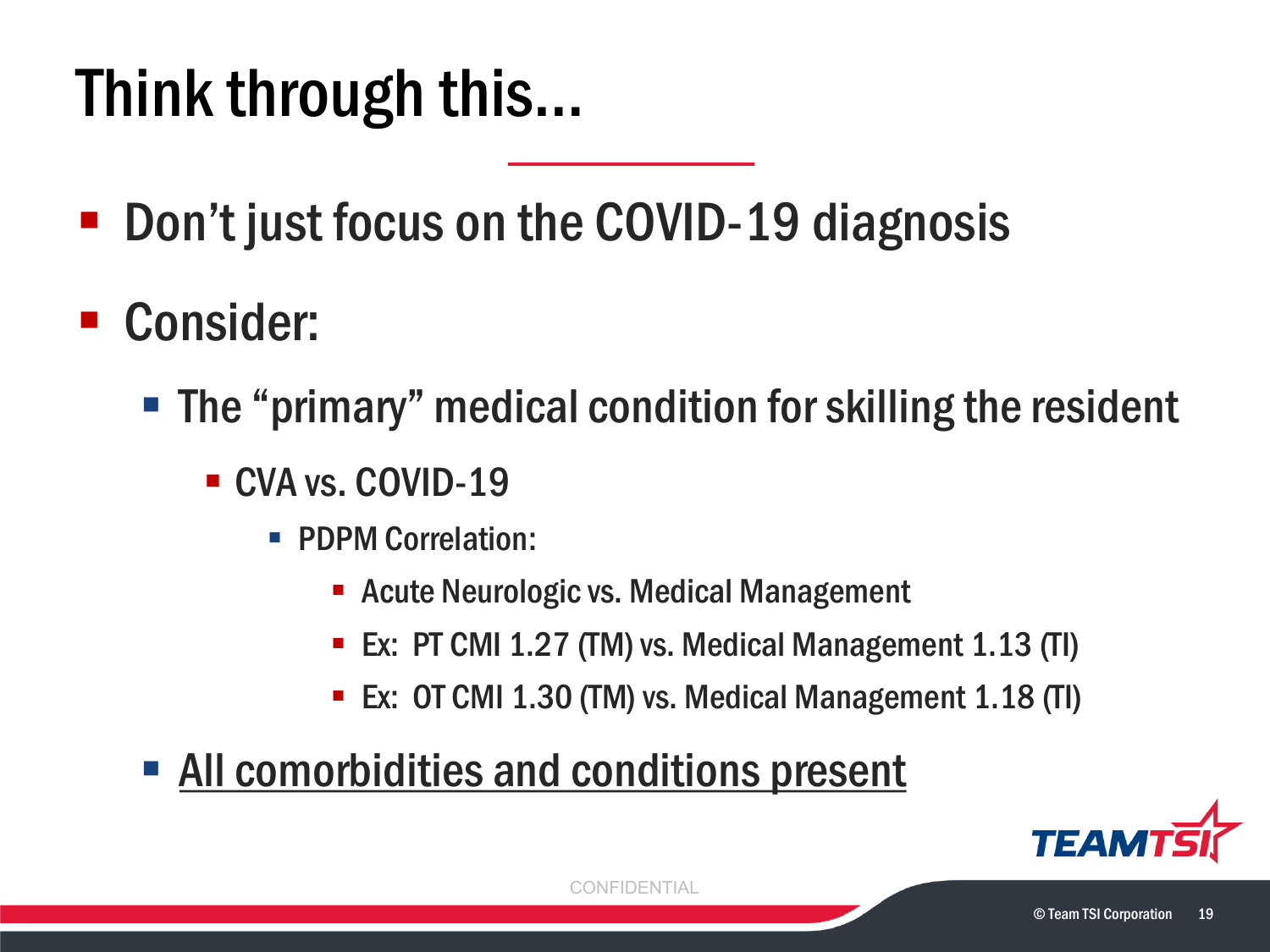## What about Pneumonia?

- Other viral pneumonia: J12.89
	- PT/OT = Medical Management
	- SLP = Non-Neurologic
	- $\blacksquare$  NTA = N/A, no points
	- Nursing =  $No$ , not J12.89 but YES, MDS item I2000.
		- Clinically Complex or *maybe* Special Care High
			- "Maybe" Special Care High Fever must also be present

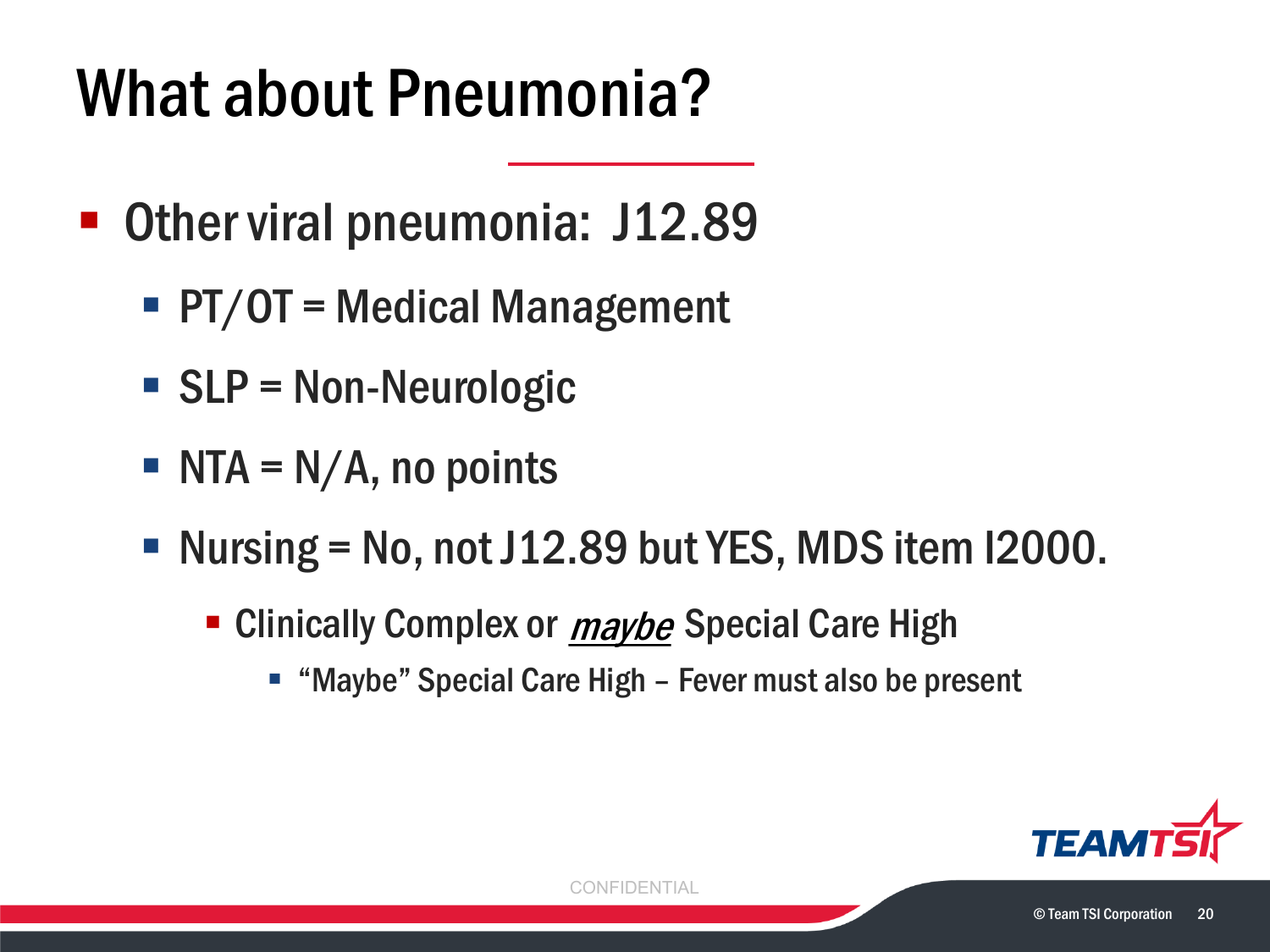## Isolation?

- $\blacksquare$  IF all the RAI criteria is met.
	- $\blacksquare$  Has an active, highly transmissible infection
	- **Precautions are over and above standard precautions**
	- Resident must remain in his/her room
	- **Resident is in a room alone and cannot have a roommate** 
		- NO COHORTING
- $\blacksquare$  If criteria met:
	- Nursing group =  $ES1$  (Function Score  $\leq 15$ )
		- CMI example: 2.93 (ES1) vs. 1.34 (CBC1 oxygen)
		- Rate difference example: \$165/day
	- NTA Point of  $1 = 0.96$  (NE) vs. 0.72 (NF)
		- Rate difference example: \$18.33/day



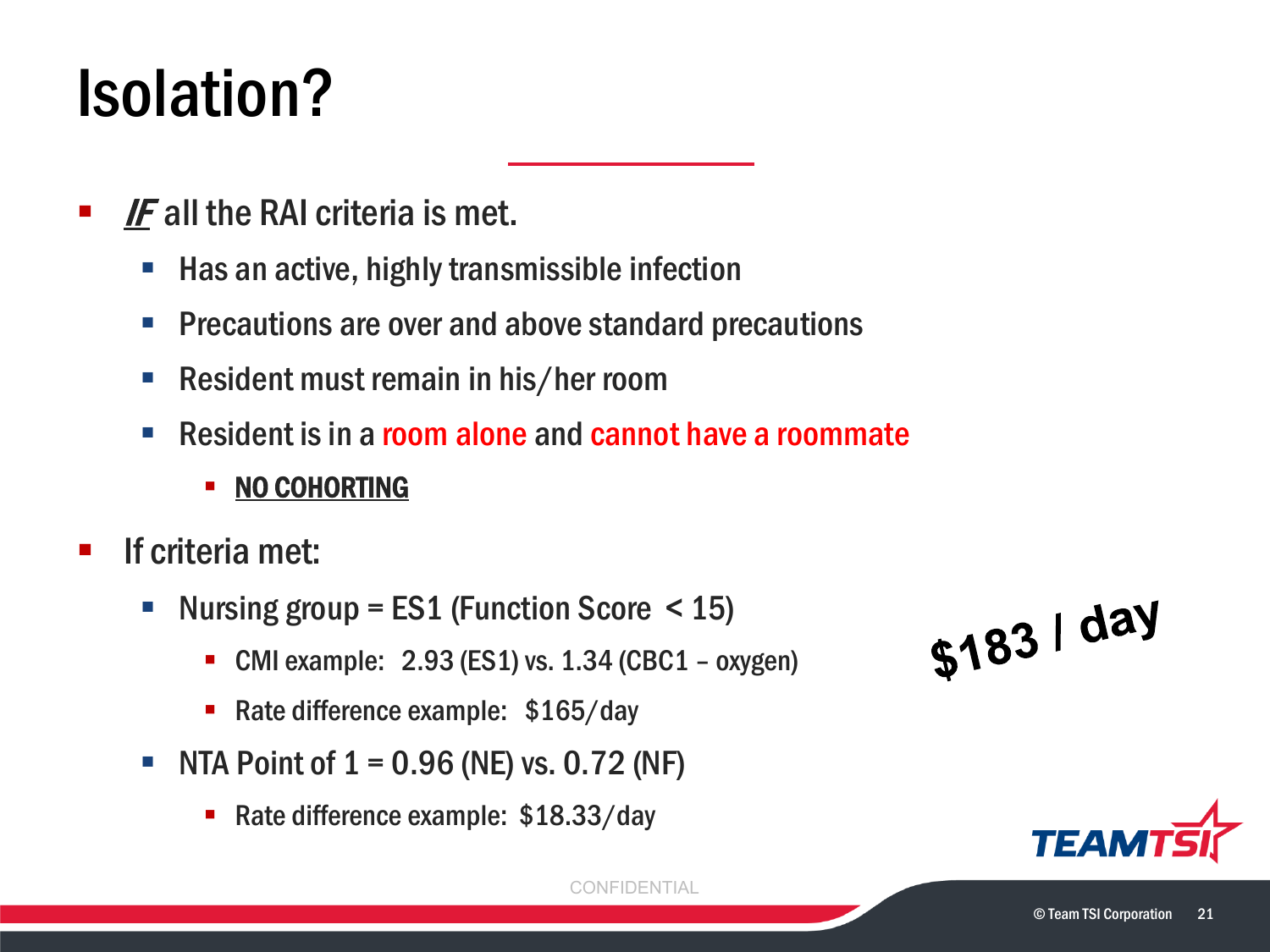## How about those symptoms?

- Cough: R05
	- No
- Shortness of breath: R06.02
	- **" "Maybe" Special Care High only if** when lying flat (J1100C) and combined with COPD (I6200)
- **Fever, unspecified: R50.9** 
	- **" "Maybe" Special Care High only if** meets the criteria of the RAI for fever (J1550A) and combined with either Pneumonia, Vomiting, Weight Loss or Feeding Tube.

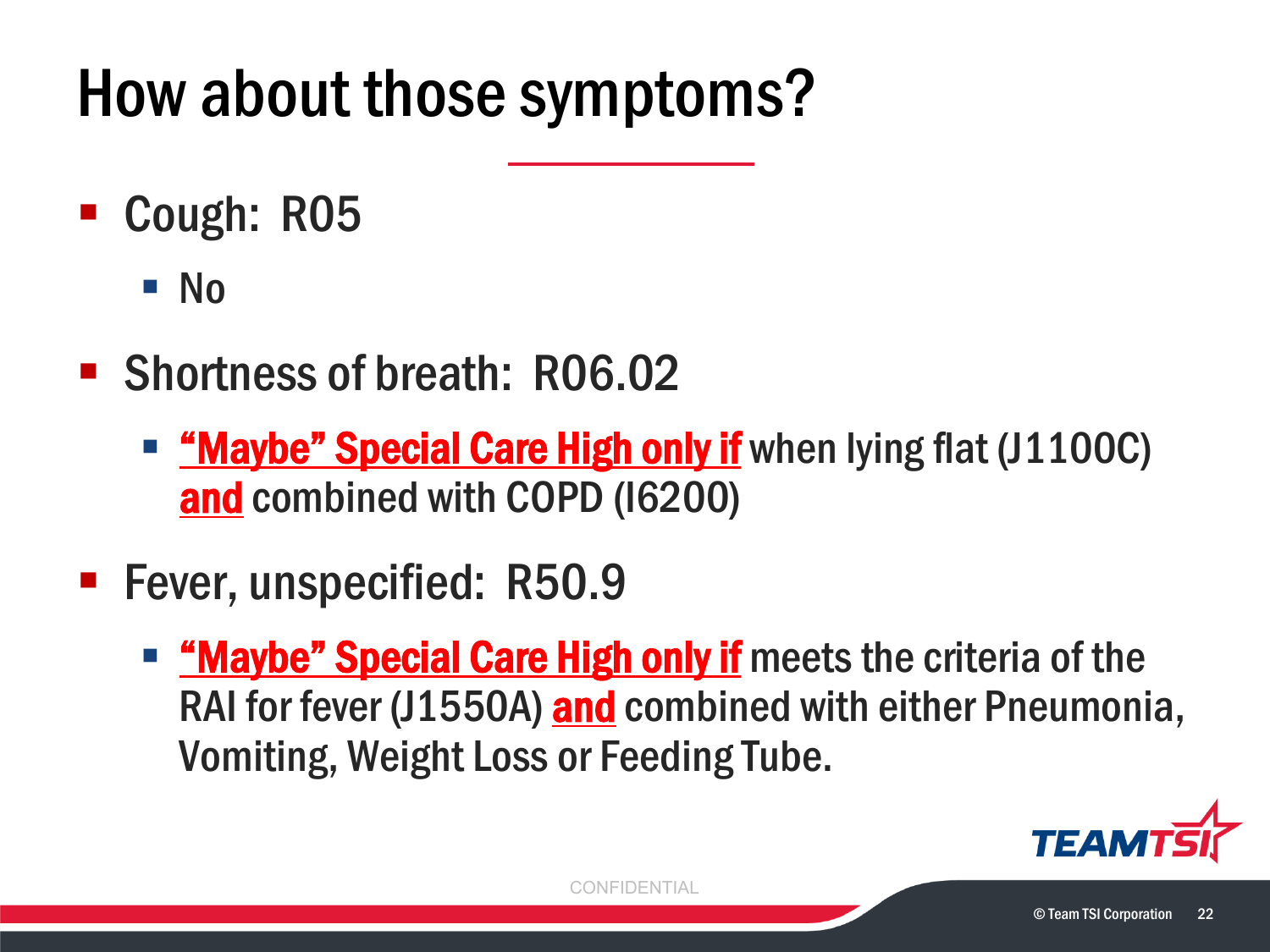### Search through the criteria...

### …to find the comorbidities and conditions.



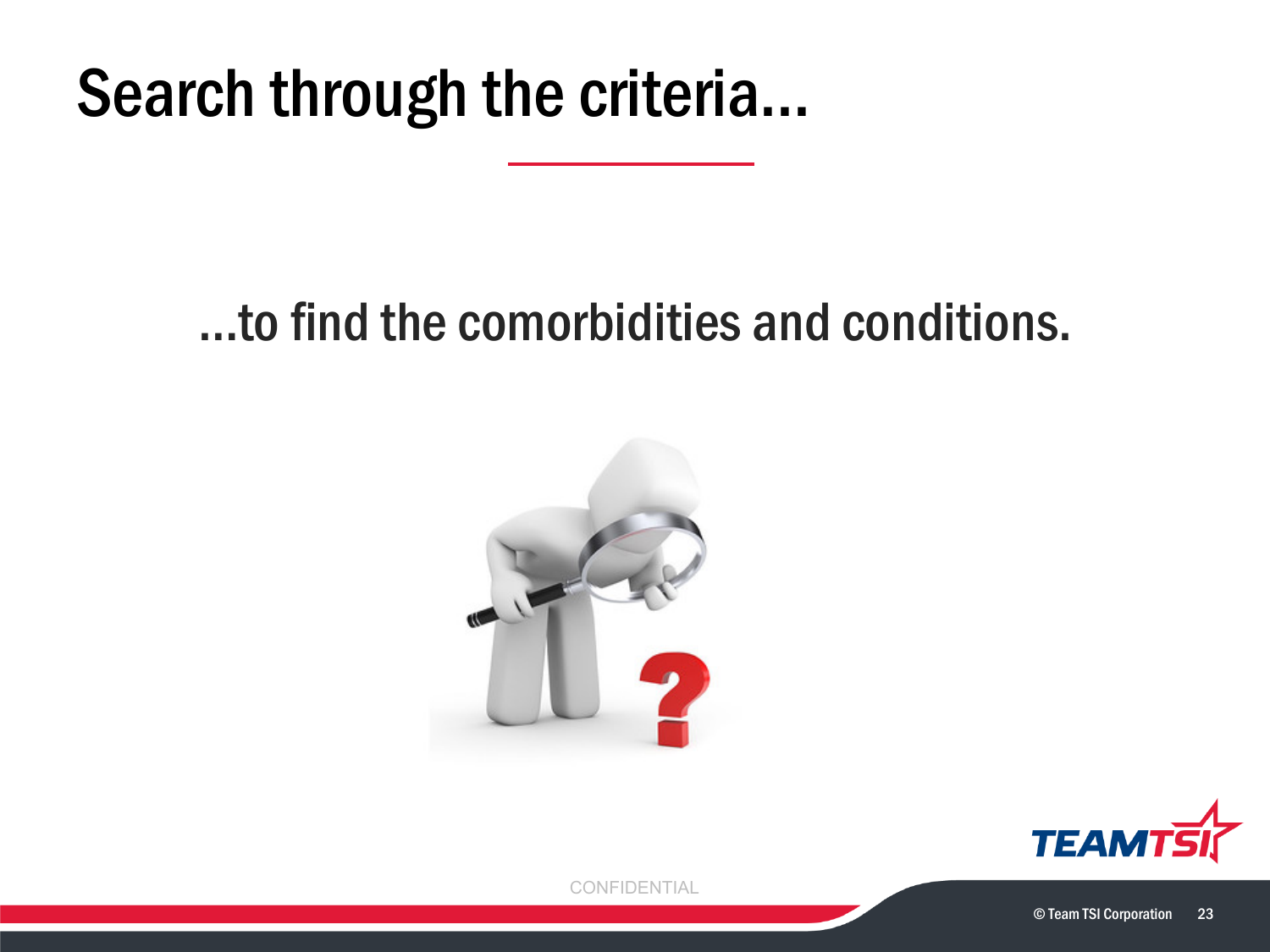## SNF Waiver

- **EXTER 19 CMS** is temporarily waiving the requirement for a 3-day prior<br>hospitalization for coverage of a skilled nursing facility (SNF) stay. This waiver provides temporary emergency coverage of SNF services without a qualifying hospital stay.
- **In addition, for certain beneficiaries who exhausted their SNF** benefits, it authorizes renewed SNF coverage without first having to start and complete a 60-day "wellness period" (that is, the 60-day period of non-inpatient status that is normally required in order to end the current benefit period and renew SNF benefits).
	- This waiver will apply only for those beneficiaries who have been delayed or prevented by the emergency itself from commencing or completing the 60-day "wellness period" that would have occurred under normal circumstances.

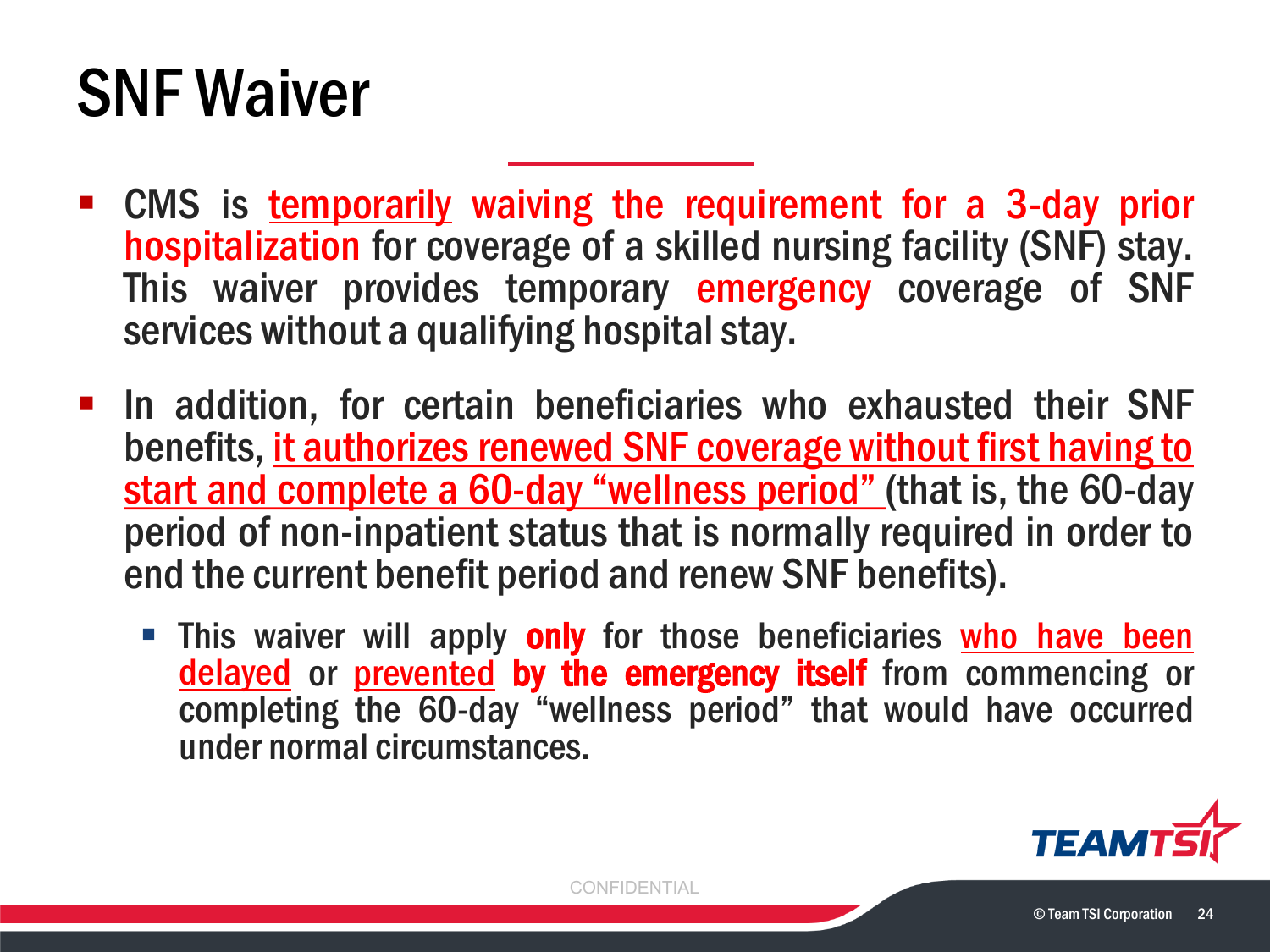## SNF Waiver, cont.

 By contrast, if the patient has a continued skilled care need (such as a feeding tube) that is unrelated to the COVID-19 emergency, then the beneficiary cannot renew his or her SNF benefits under the Section 1812(f) waiver, as it is this continued skilled care in the SNF rather than the emergency that is preventing the beneficiary from beginning the 60-day "wellness period."

<https://www.cms.gov/files/document/covid-long-term-care-facilities.pdf>

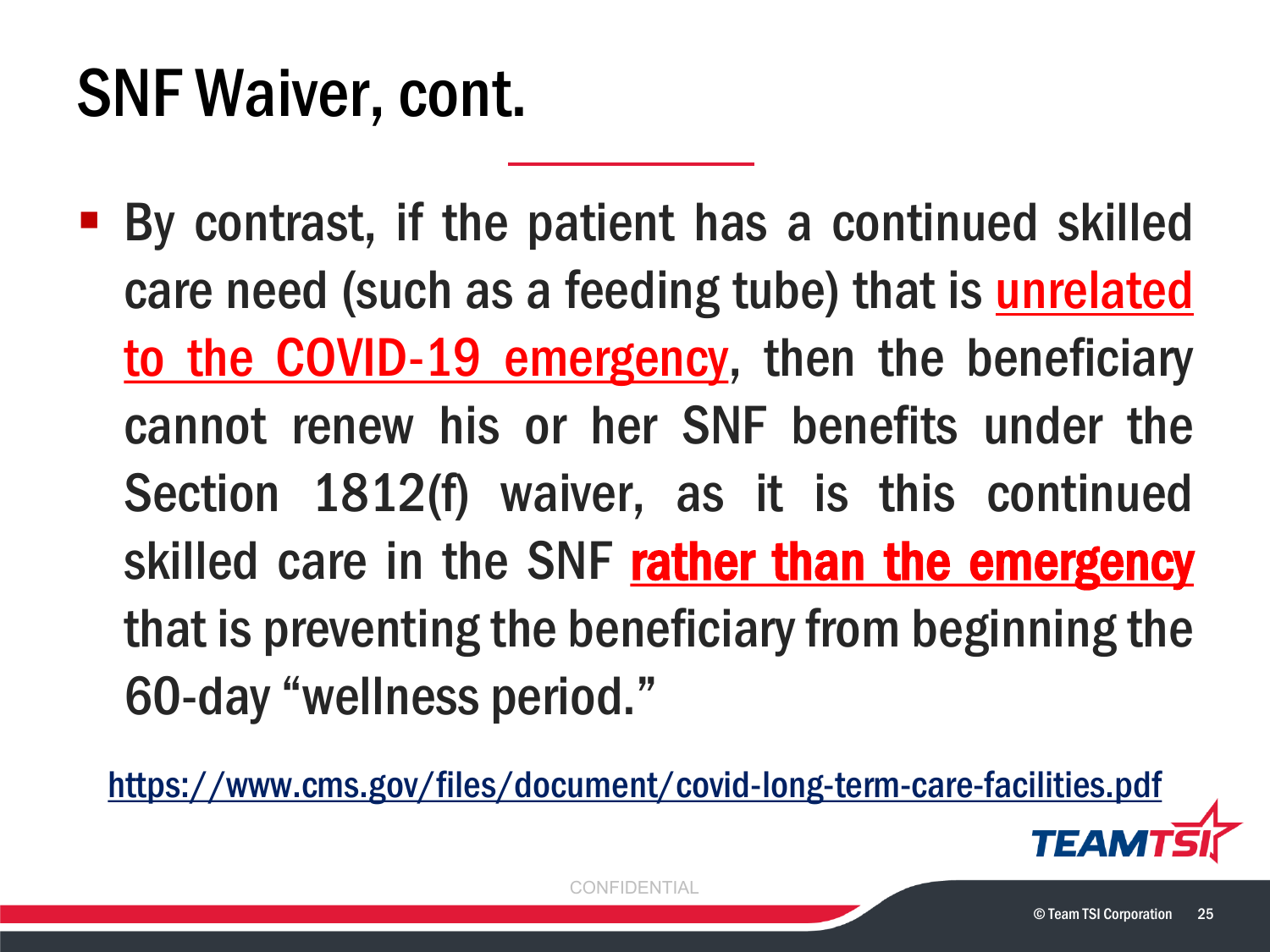## Skilled need…wasn't waived.

- Services delivered must be reasonable and necessary
- Needed on a daily basis
- **It's not about the "diagnosis"** 
	- It's about the condition/system(s) affected by the diagnosis.
		- Cardiovascular
		- **Respiratory, etc.**

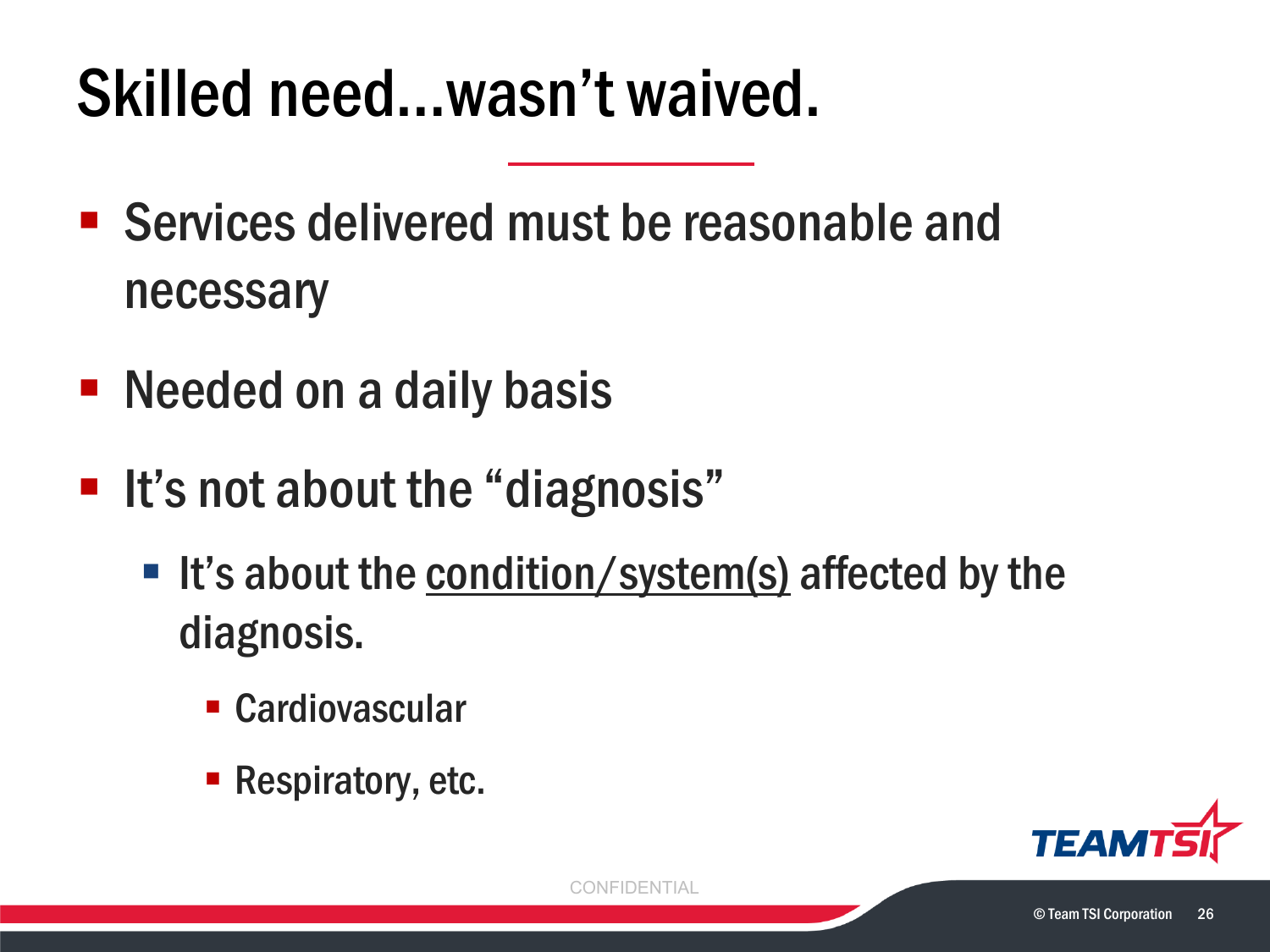